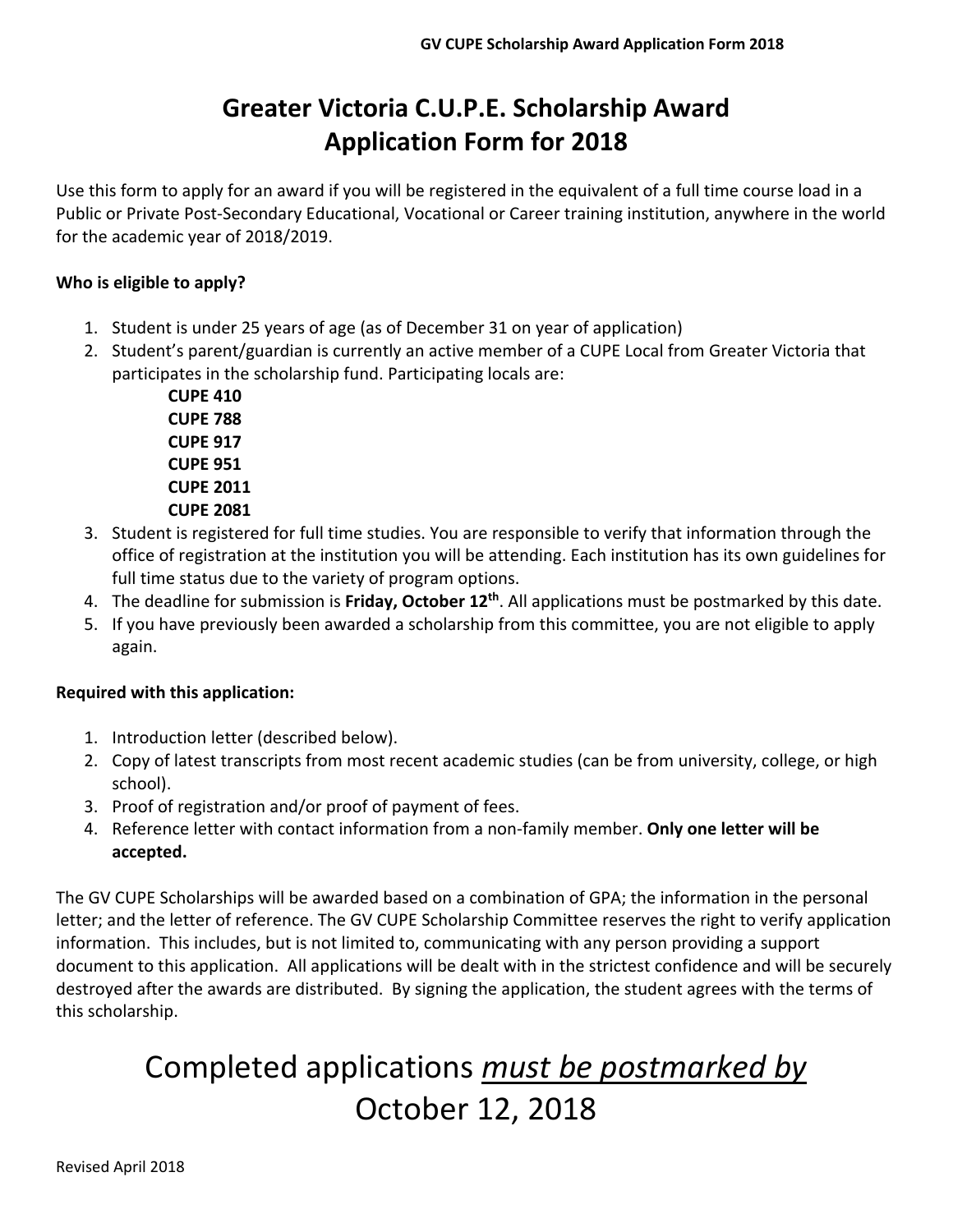| Name:                                                    |
|----------------------------------------------------------|
| Mailing Address (Where would you like the cheque sent?): |
| Phone number:                                            |
| Email:                                                   |
| Date of Birth:                                           |
| High School and year graduated:                          |
| Post-Secondary Institution you attend:                   |
| Start date:                                              |
| Program and outline of courses:                          |
|                                                          |
|                                                          |
|                                                          |

**CUPE Local:**

**CUPE member's name (parent):**

**CUPE member's work phone number:**

**CUPE member's email:**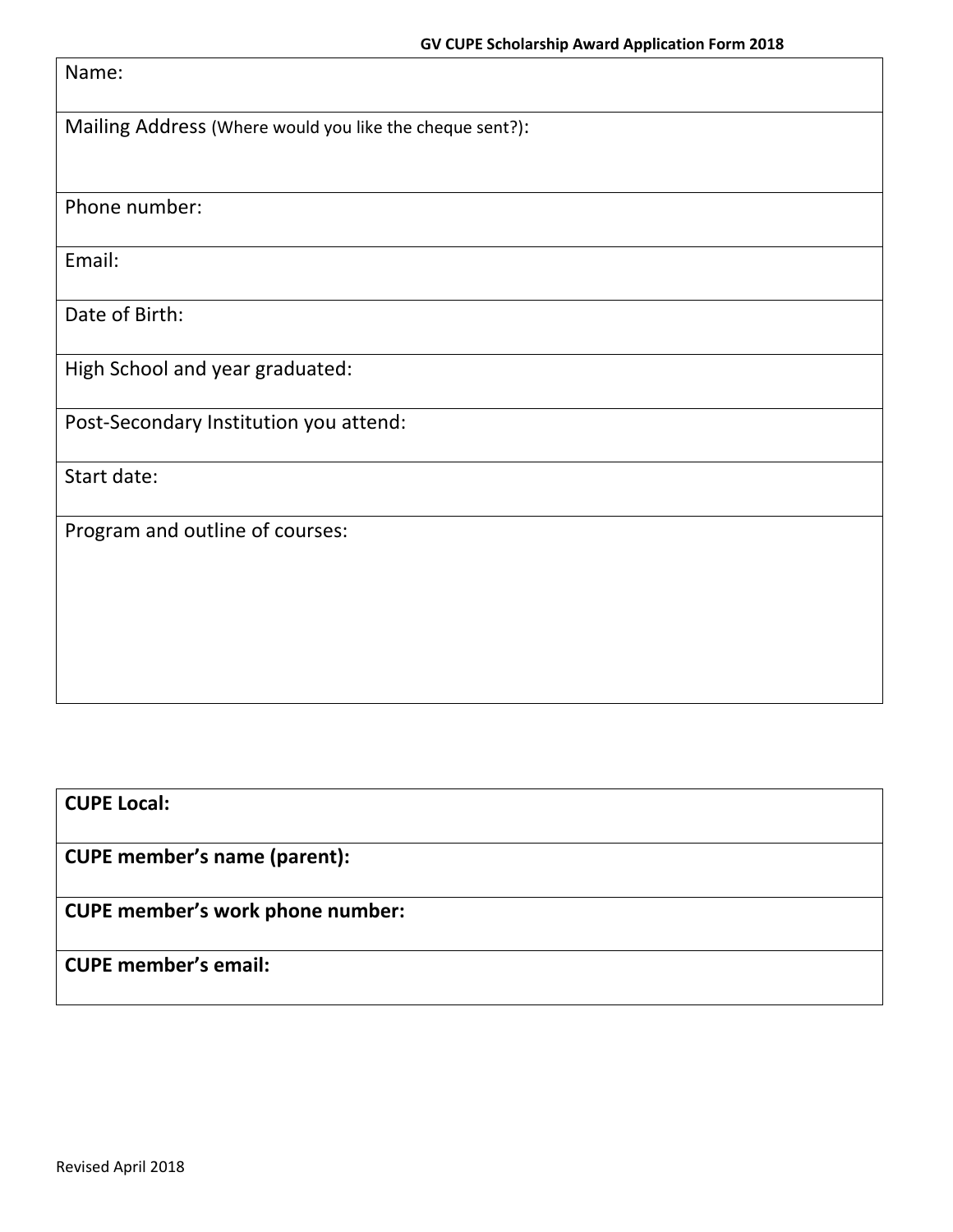#### **Along with the above information, we require**:

- 1. A letter introducing yourself. You may want to include your achievements, educational goals, employment aspirations, community involvement, obstacles you have had to overcome etc… Tell the committee why a scholarship should be awarded to you. Maximum ONE page.
- 2. Copy of your latest transcripts from your most recent academic activity. These can be high school or college or university or a combination of these. The committee will be looking at your Grade Point Average as part of our adjudication process.
- 3. Proof of **Registration** and/or proof of payment of fees for the 2018/2019 academic year. Proof of admission will not be accepted.
- 4. Reference letter with contact information from a non‐family member. **Only one letter will be accepted.**

### **FINAL CHECKLIST:**

| Completed application           |
|---------------------------------|
| Personal letter of introduction |
| Latest transcripts              |
| Proof of registration           |
| One reference letter            |

Completed applications and all required supporting documents to be **mailed\*** to:

## **Greater Victoria CUPE Scholarship Committee c/o Greater Victoria C.U.P.E. Area Office #110‐3550 Saanich Road Victoria, B.C. V8X 1X2**

\*Please note, applications must be mailed. There is no drop off mail box at the Greater Victoria CUPE area office.

Completed applications *must be postmarked by* October 12, 2018